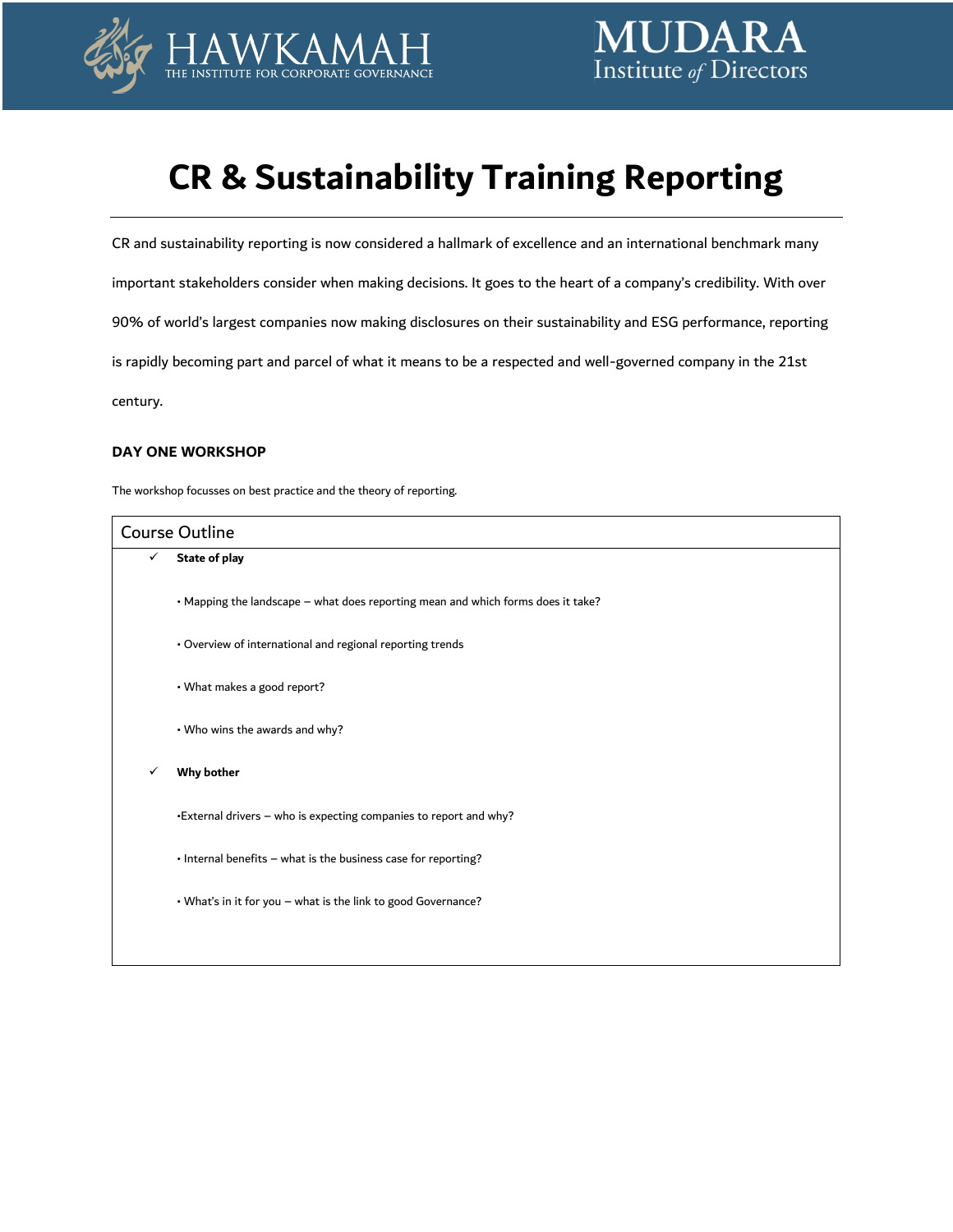



#### **Which standards matter and why**

- Overview of key standards principles, users and uses
- How can GRI Standard be of benefit?
- **How to get started**
	- Know your audiences and their expectations
	- Set your ambition and assess your preparedness
	- Plan your longer-term journey

## **DAY TWO WORKSHOP**

Focuses on action planning – you will walk away with your own reporting plan and set of priorities. Planning is guided by an extensive Workbook.

| <b>Course Outline</b> |                                                                                                     |
|-----------------------|-----------------------------------------------------------------------------------------------------|
| ✓                     | <b>Getting it done</b>                                                                              |
|                       | .Commit, define, plan, allocate tasks, collect data, set targets, draft, check, design, and publish |
| ✓                     | <b>Reaching out</b>                                                                                 |
|                       | . Plan your communications and engagement strategy - pre and post launch                            |
|                       | •Listen, learn, respond, improve and evolve                                                         |
|                       | •Leverage your report for maximum value                                                             |
| ✓                     | <b>Discussion and next steps</b>                                                                    |
|                       | . Where are your gaps and what should you do about them?                                            |
|                       | . Immediate next steps and medium and longer term objectives                                        |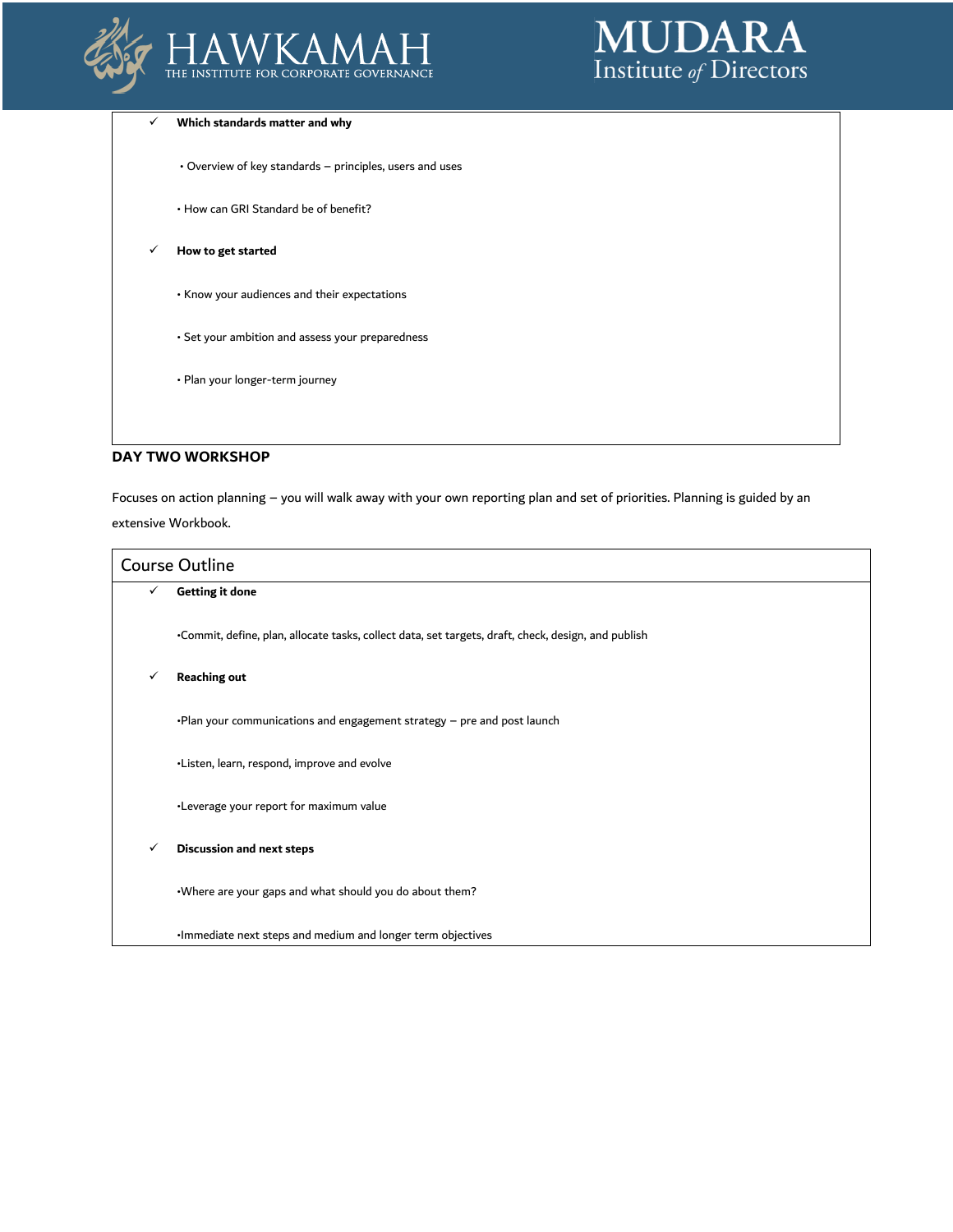



# **PROGRAMME OBJECTIVES**

The Programme will:

- Help companies in the GCC to get on the reporting journey.
- Lead by one of the pioneering reporting specialists internationally and will be highly practical in its approach.
- Translate the theory of standards and best practice into concrete and value adding corporate actions.
- Understand internal and external drivers for reporting.
- Plan and implement an effective reporting Programme and know the do's and don'ts of good reporting.
- Appreciate current status of reporting internationally and regionally.

#### **KNOWLEDGE TRANSFER**

These Workshops utilize a combination of discussion, facilitated interactive learning, presentations and handout materials, including case

studies to develop participants' understanding and potential to apply established governance and board principles and best practice standards.

# **DATES, COSTS AND LOCATIONS**

For more information about our Programmes dates, costs, and location, please visit: www.hawkamah.org

## **WORKSHOP REGISTRATION**

- Telephone: +971 4 362 2550
- Fax: +971 4 362 2475
- Email: [Sadia.Malik@hawkamah.org](mailto:Sadia.Malik@hawkamah.org)
- P.O. Box: 506767,
- Level 14, DIFC, Gate Building, Dubai, UAE